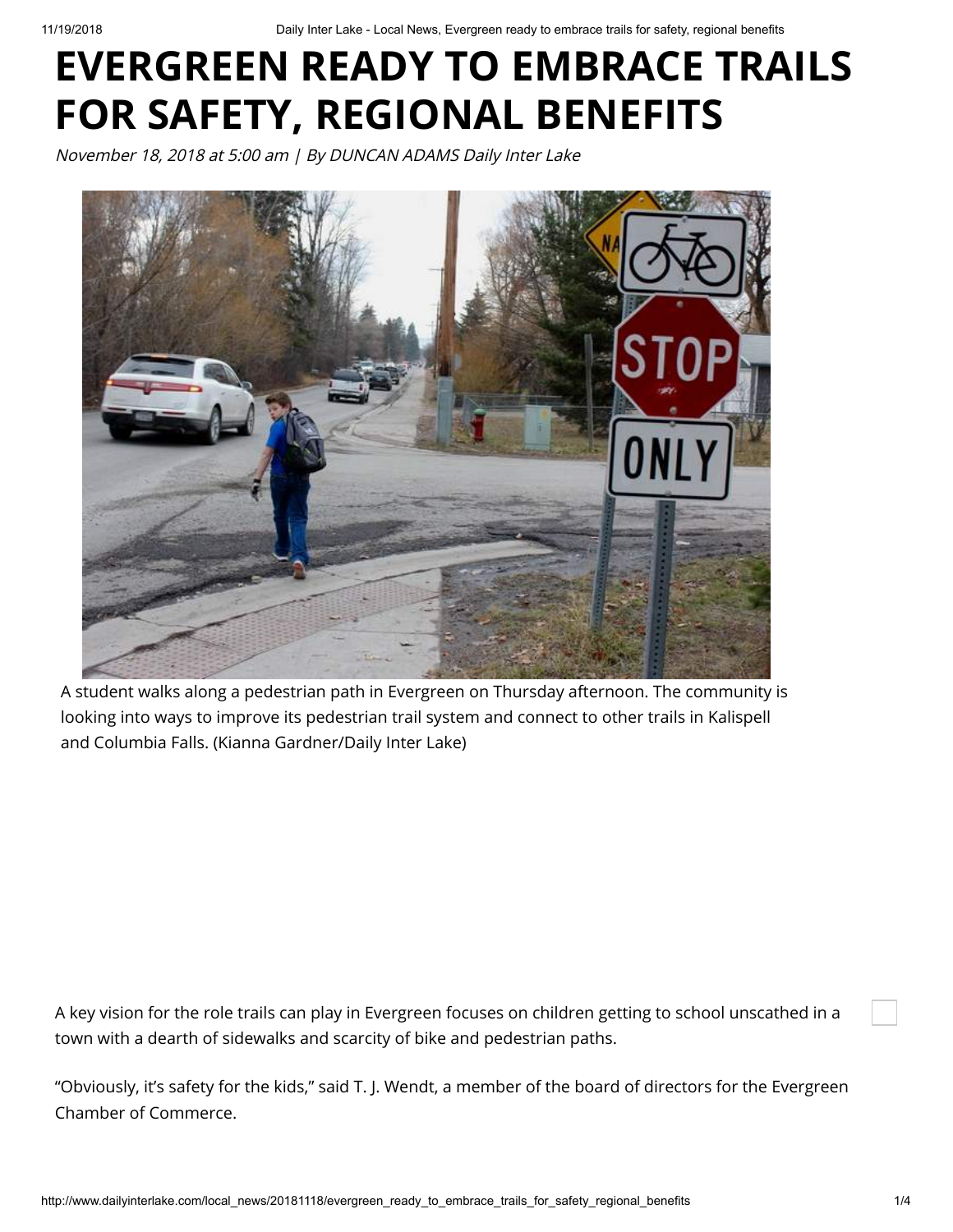# 11/19/2018 Daily Inter Lake - Local News, Evergreen ready to embrace trails for safety, regional benefits

Yet Wendt and others in Evergreen also enthusiastically embrace the overarching vision that imagines the day when regional trails link up and provide an opportunity to bike or walk from the north shore of Flathead Lake to West Glacier. Or vice versa.

For example, the Great Northern Historical Trail that has a trailhead in Somers could someday connect to the Gateway to Glacier Trail that travels now between Hungry Horse and West Glacier.

One vital link in this chain of trails could pass through Evergreen.

On Oct. 18, the Evergreen Chamber of Commerce met with planning officials from Flathead County and with Mark Crowley, president of Rails to Trails of Northwest Montana, to consider how the town might host trails.

"Obviously, there's a lot of work to be done," Wendt said, noting that he believes there is an appetite to establish the connector and arterial trails that could serve Evergreen and also the region.

Meanwhile, plans tied to development of the Glacier Rail Park provide for eventually replacing railroad tracks through downtown Kalispell with a multi-use trail. That is set to happen once the two remaining businesses served by the downtown rail line are established in the new rail park. Construction is underway to facilitate those relocations.

One terminus of the Kalispell Trail will be in the vicinity of what is now a railroad overpass crossing U.S. 2 just west of the Evergreen town limits.

"That's a logical spot to pick up and head north from there," Crowley said.

Kalispell Planning Director Tom Jentz referenced that terminus.

"It is our hope to bring the trail to the intersection of Flathead Drive and U.S. 2 at the new traffic light," Jentz said. "The devil is in the details, but we do need to begin working on a route through Evergreen."

Jentz added, "Unfortunately, with all of the reconstruction projects conducted along U.S. 2 in Evergreen, no effort or accommodation has been made along U.S. 2 for pedestrians."

A Flathead Valley Trails Map published by Rails to Trails of Northwest Montana shows a "proposed trail" as a red dotted line that would pass through Evergreen parallel to U.S. 2.

But there's been no real work done yet to identify the route for such a trail and how it might also connect to schools and other recreational assets.

The process of identifying a route alignment can be slow, but worthwhile, Crowley said.

"I think people are really seeing the value trails add," he said.

Jeff Brown, owner of The Hardware Store along U.S. 2 and first vice president of the Evergreen Chamber of Commerce, said he believes trails offer a host of potential benefits for Evergreen.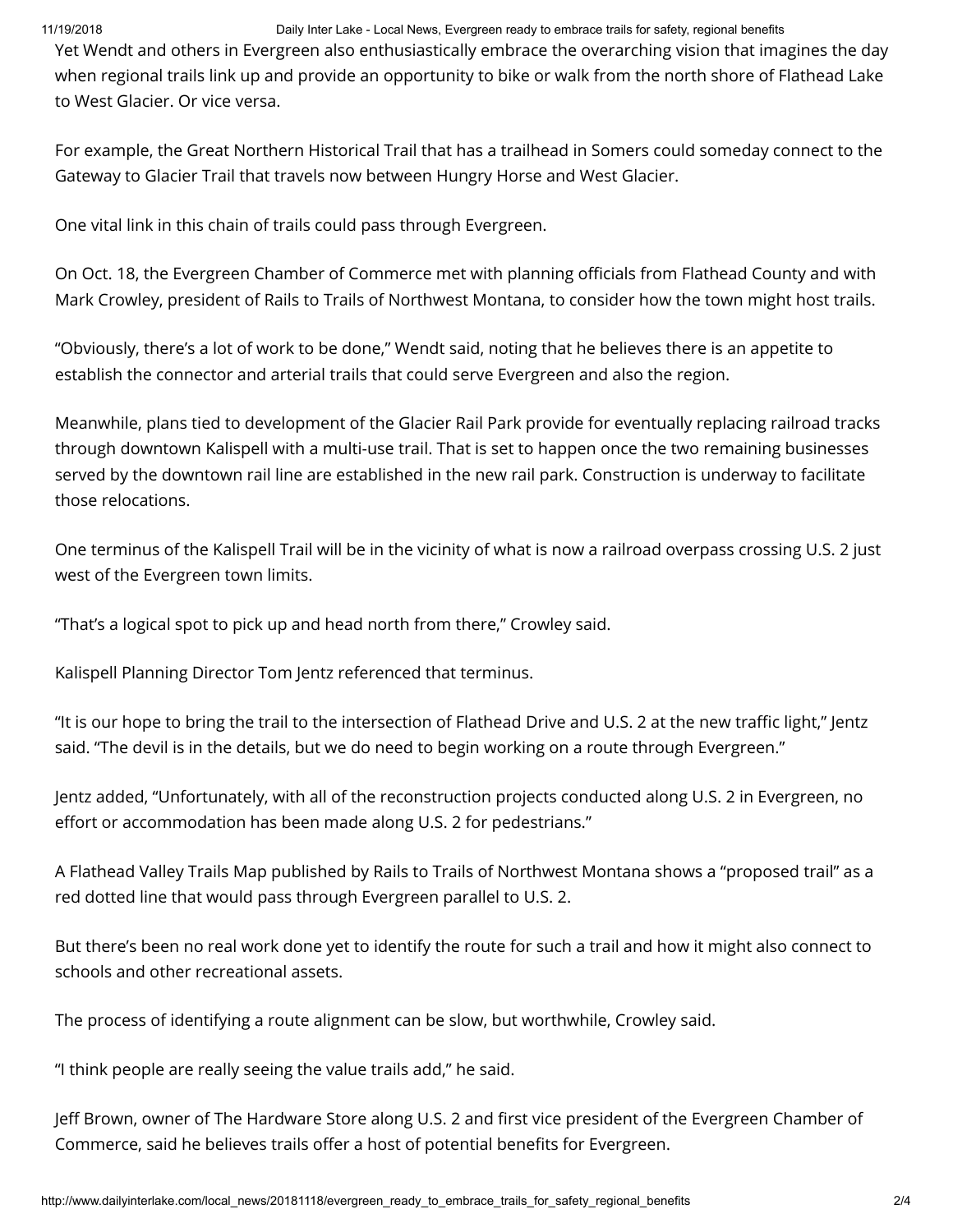11/19/2018 Daily Inter Lake - Local News, Evergreen ready to embrace trails for safety, regional benefits

Brown talked about spending time with his granddaughter on an existing trail in the Flathead Valley and how that experience was decidedly superior to sitting with her in front of the TV.

He, too, noted that Evergreen is hurting for sidewalks.

"It breaks my heart to see kids walking to and from school and they're walking in mud," Brown said.

Crowley said a trail often moves forward after a coalition forms to shepherd the project through quests for funding and support, through identifying and adjusting routes and through gaining buy-in from adjacent landowners — who often become a trail's biggest fans.

Wendt agreed. Both he and Brown said the Evergreen Chamber of Commerce will certainly support such an effort but does not, by itself, have the resources to make trails happen.

Studies have shown that trails can enhance property values.

Flathead County's draft Trails Plan notes that homes near trails "generally are worth between 5 and 10 percent more than otherwise identical homes without trails nearby."

The draft Trails Plan notes also that a survey in the county "found that 45 percent of residents use trails at least once a week."

The community of Evergreen would welcome some measure of the economic benefits attributed to two other trails in Montana, including the South Hills Trail System in Helena and the Whitefish Trail.

According to figures cited in the draft Trails Plan, "the Whitefish trail is associated with \$3.2 million in new consumer spending annually, supporting 68 jobs."

The draft plan reports that a survey found that "a significant" number of community members would like to see paved bike paths connecting the three cities: Kalispell, Whitefish and Columbia Falls.

The draft plan is now being reviewed by the Flathead County Weed/Parks/Recreation Board. Mary Ruby is a member.

She acknowledged that one concern for county leaders can be finding a funding source for maintaining trails once they're established.

"Maintenance is a tough thing," Ruby said. "There are a variety of ways to pay for it."

She said she anticipates additional attention will be paid to this concern once the broad-brush Trails Plan is approved.

Meanwhile, Crowley said the opportunity to bicycle from Flathead Lake to West Glacier, accompanied by glorious scenery, would have national and international appeal.

"I'd bet my mortgage that people would come from all over the world to ride that trip," Crowley said.